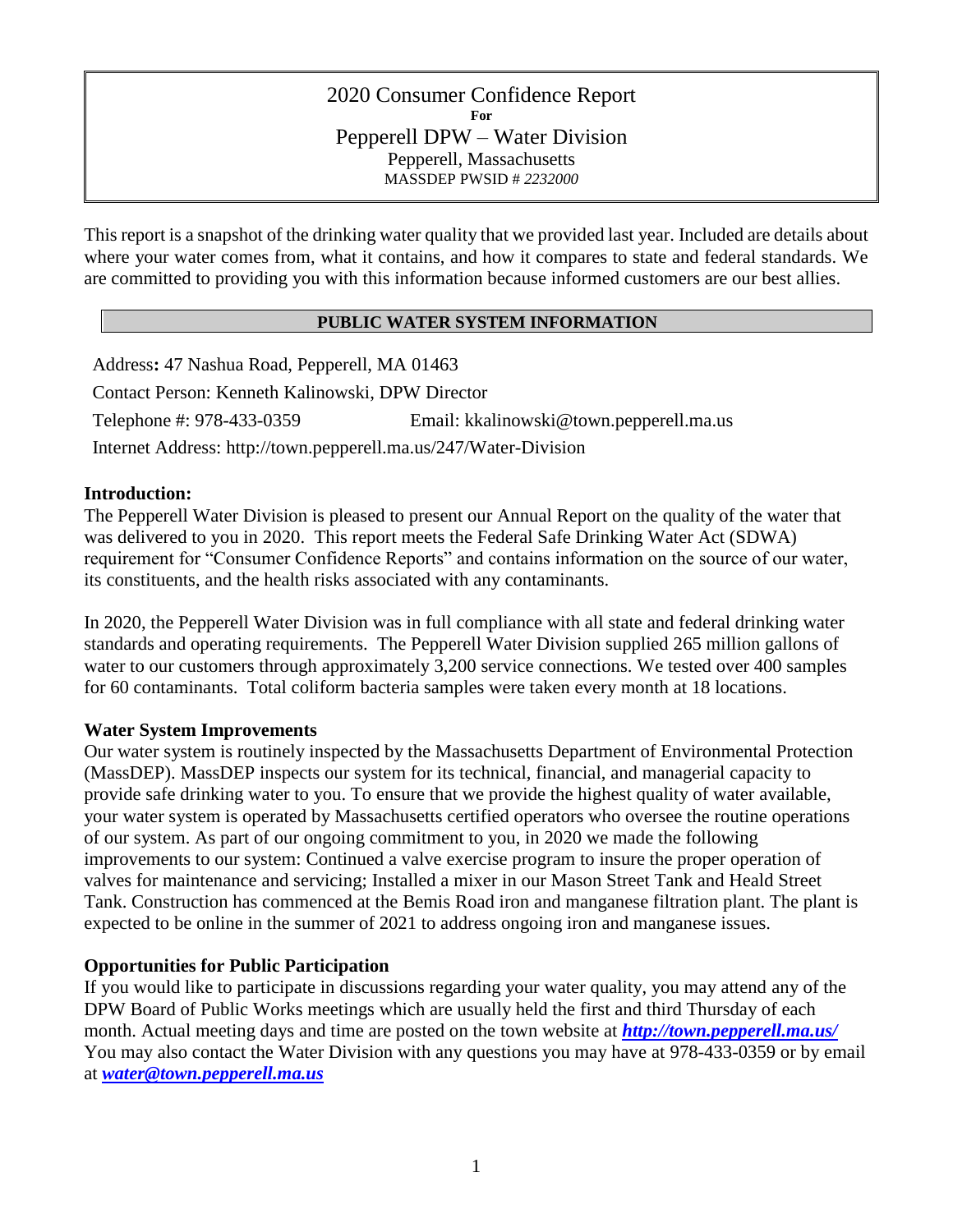#### **YOUR DRINKING WATER SOURCE**

## **Where Does My Drinking Water Come From?**

Your water sources consist of five gravel packed wells at an average depth of sixty (60) feet. The wells are all owned and operated by the town are separated from each other at the following locations; the Bemis road Wells (2) are located at the end of Bemis road, The Jersey street Wells (2) are located off Jersey street, and the Nashua road Well (1) is located on Emerson road. Both Bemis wells are currently off-line until the new iron and manganese plant goes online (2021).

Your water is provided by the following sources listed below:

| Source Name           | MassDEP Source ID# | Source Type  | <b>Location of Source</b> |
|-----------------------|--------------------|--------------|---------------------------|
| Bemis Road Well #1    | 2232000-01G        | Groundwater  | End of Bemis Road         |
| Bemis Road Well #2    | 2232000-04G        | Groundwater  | End of Bemis Road         |
| Jersey Street Well #1 | 2232000-02G        | Groundwater  | <b>Off Jersey Street</b>  |
| Jersey Street Well #2 | 2232000-03G        | Groundwater  | <b>Off Jersey Street</b>  |
| Nashua Road Well #1   | 2232000-05G        | Ground Water | <b>Off Emerson Ave</b>    |

# **Is My Water Treated?**

The water system staff makes every effort to provide you with safe and clean drinking water. To improve the quality of the water delivered to you, we treat it to remove several contaminants. The water pumped from the two Bemis Road Wells is first treated by the addition of potassium hydroxide. This raises the pH making the water less corrosive thereby assisting in the control of lead and copper residuals. Bemis Road finished water is then treated with sodium hypochlorite for disinfection. The water pumped from the Nashua Road Well and the two Jersey Street Wells is directed through a staggered tray aeration tower to reduce carbon dioxide levels which aids in corrosion control, then potassium hydroxide is added to further adjust pH. The finished water is then treated with sodium hypochlorite to disinfect. Combined, these wells are limited by MassDEP to pump no more than 1.3 million gallons per day. Finished water pumped into the distribution system is sent to one of three tanks. Pepperell Water has a storage capacity of 3 million gallons. Two booster pump stations send water from the Heald and Mason Street storage tanks to the Townsend Street storage tank. The Townsend Street storage tank maintains the pressure we need to supply water to the town's higher elevations, and also provides ample storage for fire protection.

- We add sodium hypochlorite to protect you against microbial contaminants.
- We chemically treat the water with potassium hydroxide to increase pH.
- We aerate the water to remove carbon dioxide and increase pH.

The water quality of our system is constantly monitored by us and the MassDEP to determine the effectiveness of existing water treatment and to determine if any additional treatment is required. Prior water quality test results show that the water needs to be treated to continue to meet these goals. To improve the quality of the water, our system has begun construction of a new treatment facility on Bemis Road. The new treatment system will treat all the flow from both, the Bemis #1 and #2 wells. We expect this treatment to be on-line and operational by the May of 2021.

# **How Are These Sources Protected?**

MassDEP has prepared a Source Water Assessment and Protection (SWAP) Report for the sources serving this water system. The SWAP Report assesses the susceptibility of public water supplies.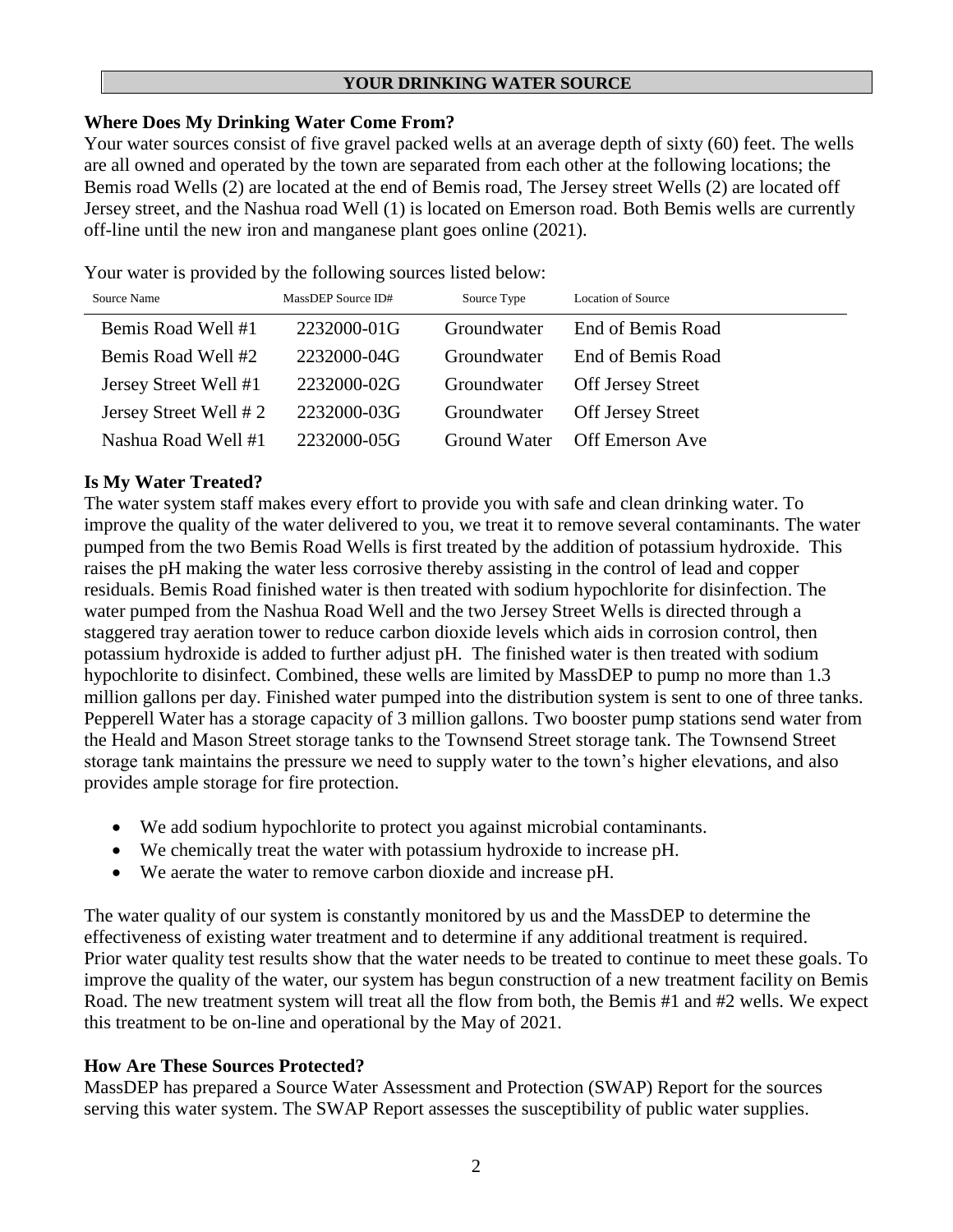Our SWAP Report notes the key issue of developing a wellhead protection plan. The Town of Pepperell has completed its Wellhead Protection Strategy Report. This report addresses strategies for protection to our water supplies. We have installed security fencing at all our facilities and will soon be completing the installation of security devices.We continue to monitor for illegal dumping and trespassing.

# **What is My System's Ranking?**

A susceptibility ranking of **moderate** was assigned to this system using the information collected during the assessment by MassDEP.

# **Where Can I See The SWAP Report?**

The complete SWAP report is available at the Water Division Office on Chestnut Street or the Town Engineer's Office located at the Town Hall. Contact either the Water Department at (978) 433-0359 or Ken Kalinowski at (978) 433-9859 to make arrangements to view the report. The complete SWAP report is also available online at [www.mass.gov/eea/docs/dep/water/drinking/swap/cero/2232000.pdf.](http://www.mass.gov/eea/docs/dep/water/drinking/swap/cero/2232000.pdf)

# **What Are the Key Issues For Our Water Supply?**

In the Pepperell water supply protection area, the SWAP Report notes the key issues:

- 1) Inappropriate activities in Zone I
- 2) Residential land uses
- 3) Transportation Corridor
- 4) Agricultural activities
- 5) Comprehensive wellhead protection planning

The report commends our water system on:

• Working with Town departments to review proposed development in the Zone II areas.

# **What Can Be Done To Improve Protection?**

The SWAP report recommends:

- Continuing to inspect the Zone I regularly, and when feasible, remove any non-water supply activities.
- Educate residents on ways they can help you to protect drinking water sources.
- Work with emergency response teams to ensure that they are aware of the storm water drainage in your Zone II and to cooperate on responding to spills or accidents.
- Work with horse owners in your protection areas to make them aware of your water supply and to encourage the use of a NRCS farm plan to protect water supplies.
- Develop and implement a Wellhead Protection Plan.

Residents can help protect sources by:

- Practicing good septic system maintenance.
- Supporting water supply protection initiatives at the next town meeting.
- Taking hazardous household chemicals to hazardous materials collection days.
- Contacting the water department or Board of Health to volunteer for monitoring or education outreach to schools.
- Limiting pesticide and fertilizer use, etc.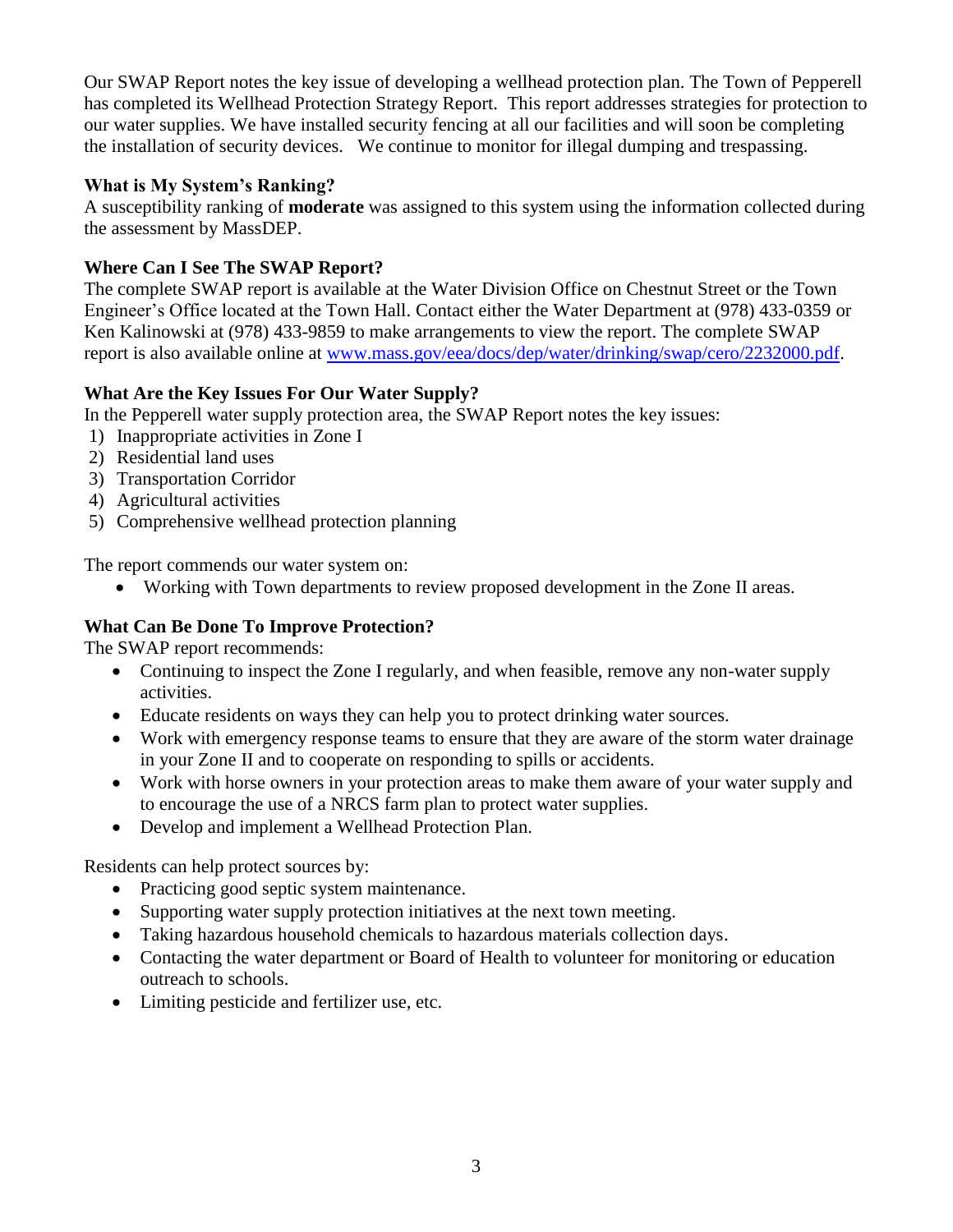#### **SUBSTANCES FOUND IN TAP WATER**

Sources of drinking water (both tap water and bottled water) include rivers, lakes, streams, ponds, reservoirs, springs, and wells. As water travels over the surface of the land or through the ground, it dissolves naturally-occurring minerals, and in some cases, radioactive material, and can pick up substances resulting from the presence of animals or from human activity.

Contaminants that may be present in source water include:

**Microbial contaminants** -such as viruses and bacteria, which may come from sewage treatment plants, septic systems, agricultural livestock operations, and wildlife.

**Inorganic contaminants** -such as salts and metals, which can be naturally-occurring or result from urban stormwater runoff, industrial, or domestic wastewater discharges, oil and gas production, mining, and farming.

**Pesticides and herbicides** -which may come from a variety of sources such as agriculture, urban stormwater runoff, and residential uses.

**Organic chemical contaminants** -including synthetic and volatile organic chemicals, which are byproducts of industrial processes and petroleum production, and can also come from gas stations, urban stormwater runoff, and septic systems.

**Radioactive contaminants** -which can be naturally occurring or be the result of oil and gas production and mining activities.

In order to ensure that tap water is safe to drink, the Department of Environmental Protection (MassDEP) and U.S. Environmental Protection Agency (EPA) prescribe regulations that limit the amount of certain contaminants in water provided by public water systems. The Food and Drug Administration (FDA) and Massachusetts Department of Public Health (DPH) regulations establish limits for contaminants in bottled water that must provide the same protection for public health.

All drinking water, including bottled water, may reasonably be expected to contain at least small amounts of some contaminants. The presence of contaminants does not necessarily indicate that water poses a health risk. More information about contaminants and potential health effects can be obtained by calling the EPA's Safe Drinking Water Hotline (800-426-4791).

Some people may be more vulnerable to contaminants in drinking water than the general population. Immuno-compromised persons such as persons with cancer undergoing chemotherapy, persons who have undergone organ transplants, people with HIV/AIDS or other immune system disorders, some elderly, and some infants can be particularly at risk from infections. These people should seek advice about drinking water from their health care providers. EPA/Centers for Disease Control and Prevention (CDC) guidelines on lowering the risk of infection by cryptosporidium and other microbial contaminants are available from the Safe Drinking Water Hotline (800-426-4791).

If present, elevated levels of lead can cause serious health problems, especially for pregnant women and young children. Lead in drinking water is primarily from materials and components associated with service lines and home plumbing. The Pepperell DPW – Water Division is responsible for providing high quality drinking water, but cannot control the variety of materials used in plumbing components. When your water has been sitting for several hours, you can minimize the potential for lead exposure by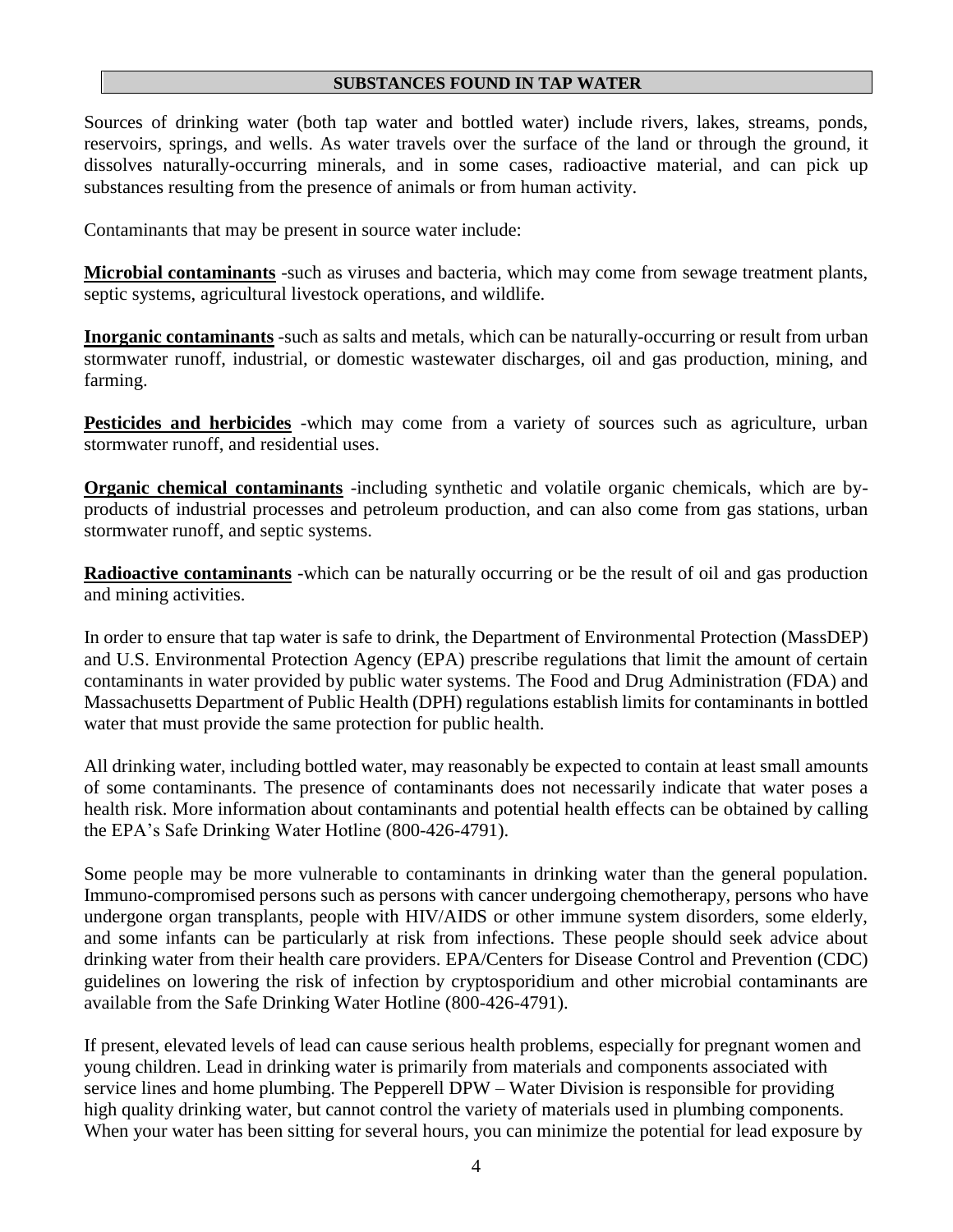flushing your tap for 30 seconds to 2 minutes before using water for drinking or cooking. If you are concerned about lead in your water, you may wish to have your water tested. Information on lead in drinking water, testing methods, and steps you can take to minimize exposure is available from the Safe Drinking Water Hotline or at [http://www.epa.gov/safewater/lead.](http://www.epa.gov/safewater/lead)

#### **IMPORTANT DEFINITIONS**

**Maximum Contaminant Level (MCL)** – The highest level of a contaminant that is allowed in drinking water. MCLs are set as close to the MCLGs as feasible using the best available treatment technology.

**Maximum Contaminant Level Goal (MCLG)** –The level of a contaminant in drinking water below which there is no known or expected risk to health. MCLGs allow for a margin of safety.

Action Level (AL) – The concentration of a contaminant which, if exceeded, triggers treatment or other requirements that a water system must follow.

**90th Percentile** – Out of every 10 homes sampled, 9 were at or below this level.

**Secondary Maximum Contaminant Level (SMCL)** – These standards are developed to protect the aesthetic qualities of drinking water and are not health based.

### **Unregulated Contaminants**

Unregulated contaminants are those for which EPA has not established drinking water standards. The purpose of unregulated monitoring is to assist EPA in determining their occurrence in drinking water and whether future regulation is warranted.

**Massachusetts Office of Research and Standards Guideline (ORSG)** – This is the concentration of a chemical in drinking water, at or below which, adverse health effects are unlikely to occur after chronic (lifetime) exposure. If exceeded, it serves as an indicator of the potential need for further action.

**Treatment Technique (TT)** – A required process intended to reduce the level of a contaminant in drinking water.

**Running Annual Average (RAA)** – The average of four consecutive quarter of data.

**Maximum Residual Disinfectant Level (MRDL) --** The highest level of a disinfectant (chlorine, chloramines, chlorine dioxide) allowed in drinking water. There is convincing evidence that addition of a disinfectant is necessary for control of microbial contaminants.

**Maximum Residual Disinfectant Level Goal (MRDLG)** -- The level of a drinking water disinfectant (chlorine, chloramines, chlorine dioxide) below which there is no known expected risk to health. MRDLG's do not reflect the benefits of the use of disinfectants to control microbial contaminants.

- ppm  $=$  parts per million, or milligrams per liter (mg/l)
- ppb  $=$  parts per billion, or micrograms per liter (ug/l)
- ppt = parts per trillion, or nanograms per liter
- $pCi/1$  = picocuries per liter (a measure of radioactivity)
- $NTU = Nephelometric Turbidity Units$
- ND = Not Detected
- $N/A$  = Not Applicable

mrem/year = millimrems per year (a measure of radiation absorbed by the body)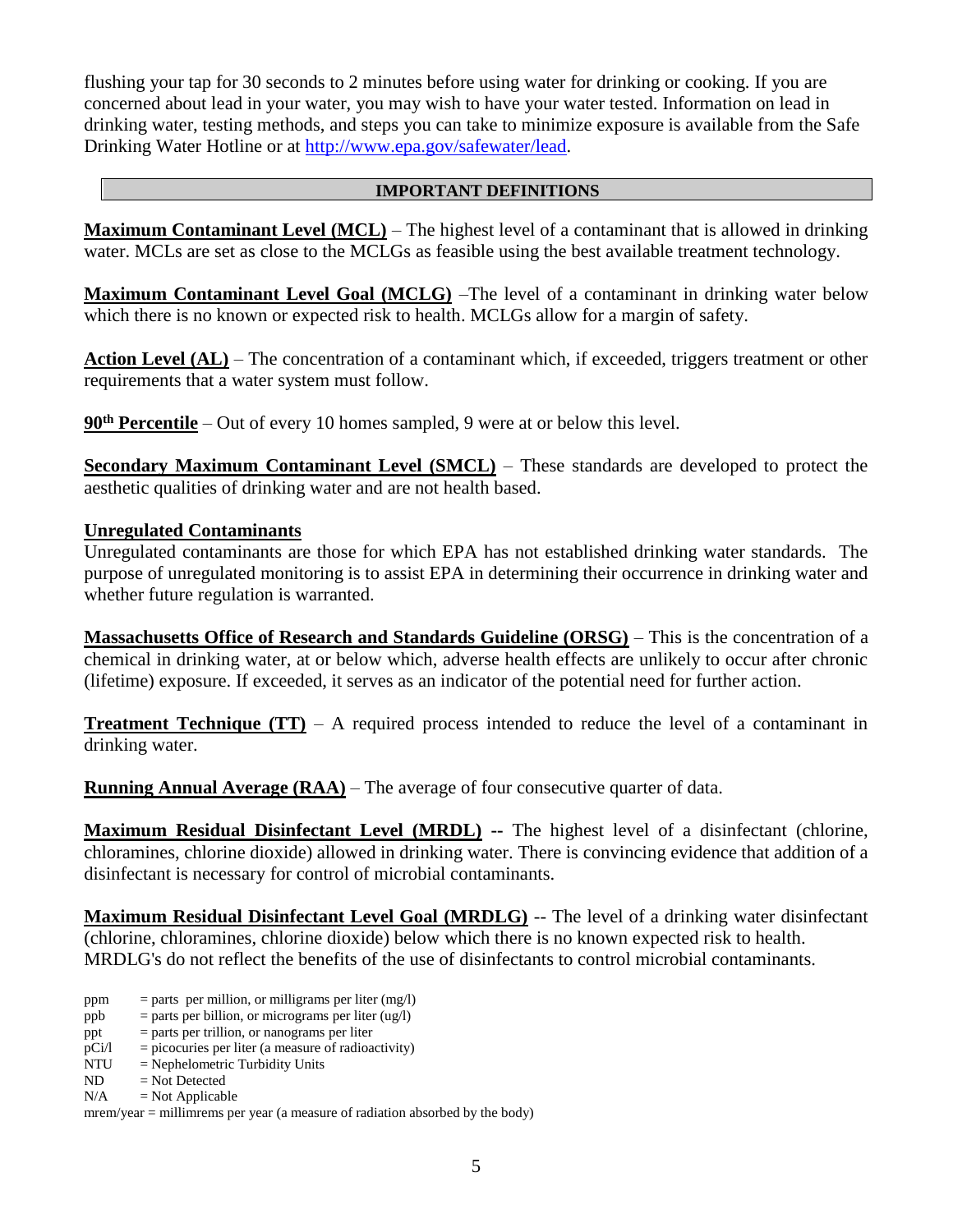## **WATER QUALITY TESTING RESULTS**

# **What Does This Data Represent?**

The water quality information presented in the table is from the most recent round of testing done in accordance with the regulations. All data shown was collected during the last calendar year unless otherwise noted in the table.

| <b>Lead and Copper</b>                 |                      |                                |                 |             |                         |                                         |                                                                                                                 |  |  |
|----------------------------------------|----------------------|--------------------------------|-----------------|-------------|-------------------------|-----------------------------------------|-----------------------------------------------------------------------------------------------------------------|--|--|
| <b>Regulated</b><br><b>Contaminant</b> | Date(s)<br>Collected | 90 <sup>TH</sup><br>percentile | Action<br>Level | <b>MCLG</b> | $#$ of sites<br>sampled | # of sites above<br><b>Action Level</b> | Possible Source of Contamination                                                                                |  |  |
| Lead (ppb)                             | $8/14 - 19$<br>2019  |                                | 15              | $\Omega$    | 20                      | $\mathbf{0}$                            | Corrosion of household<br>plumbing systems; Erosion of<br>natural deposits                                      |  |  |
| Copper (ppm)                           | $8/14 - 19$<br>2019  | 0.27                           | 1.3             | 1.3         | 20                      | 0                                       | Corrosion of household<br>plumbing systems; Erosion of<br>natural deposits; Leaching from<br>wood preservatives |  |  |

| <b>Inorganic Compounds</b>   |                      |                                                                 |                   |                                        |                         |                    |                                                                                                                 |
|------------------------------|----------------------|-----------------------------------------------------------------|-------------------|----------------------------------------|-------------------------|--------------------|-----------------------------------------------------------------------------------------------------------------|
| <b>Regulated Contaminant</b> | Date(s)<br>Collected | Highest Result or<br><b>Highest Running</b><br>Average Detected | Range<br>Detected | <b>MCL</b><br><b>or</b><br><b>MRDL</b> | MCLG or<br><b>MRDLG</b> | Violation<br>(Y/N) | Possible Source(s) of<br>Contamination                                                                          |
| Arsenic (ppb)                | 4/8/2015             | $\overline{c}$                                                  | $0 - 2$           | 10                                     | N/A                     | N                  | Erosion of natural deposits;<br>runoff from orchards; runoff<br>from glass and electronics<br>production wastes |
| Barium (ppm)                 | 6/2/2020             | 0.06                                                            | <b>NA</b>         | $\overline{c}$                         | $\overline{c}$          | N                  | Discharge of drilling<br>wastes; discharge from<br>metal refineries; erosion of<br>natural deposits             |
| Nitrate (ppm)                | 6/2/2020             | 1.80                                                            | $0.06 - 1.8$      | 10                                     | 10                      | N                  | Runoff from fertilizer use;<br>leaching from septic tanks;<br>sewage; erosion of natural<br>deposits            |
| Perchlorate (ppb)            | 8/4/2020             | 0.47                                                            | $0.17 - 0.47$     | $\overline{c}$                         | N/A                     | N                  | Rocket propellants,<br>fireworks, munitions, flares,<br>blasting agents                                         |

| <b>Radioactive Contaminants</b>                                                                                              |                      |                                                                        |                   |                                        |                         |                    |                                        |  |  |
|------------------------------------------------------------------------------------------------------------------------------|----------------------|------------------------------------------------------------------------|-------------------|----------------------------------------|-------------------------|--------------------|----------------------------------------|--|--|
| <b>Regulated Contaminant</b>                                                                                                 | Date(s)<br>Collected | <b>Highest Result or</b><br><b>Highest Running</b><br>Average Detected | Range<br>Detected | <b>MCL</b><br><b>or</b><br><b>MRDL</b> | MCLG or<br><b>MRDLG</b> | Violation<br>(Y/N) | Possible Source(s) of<br>Contamination |  |  |
| Gross Alpha $(pCi/l)$<br>(minus uranium)                                                                                     | 4/3/2017             | 1.3                                                                    | 1.3               | 15                                     | $\mathbf{0}$            | N                  | Erosion of natural deposits            |  |  |
| $\triangle$ The MCL for beta particles is 4 mrem/year. EPA considers 50 pCi/L to be the level of concern for beta particles. |                      |                                                                        |                   |                                        |                         |                    |                                        |  |  |
| Radium 226 & 228 (pCi/L)<br>(combined values)                                                                                | 6/2/2020             | 1.2                                                                    | 1.2               | 5                                      | $\Omega$                | N                  | Erosion of natural deposits            |  |  |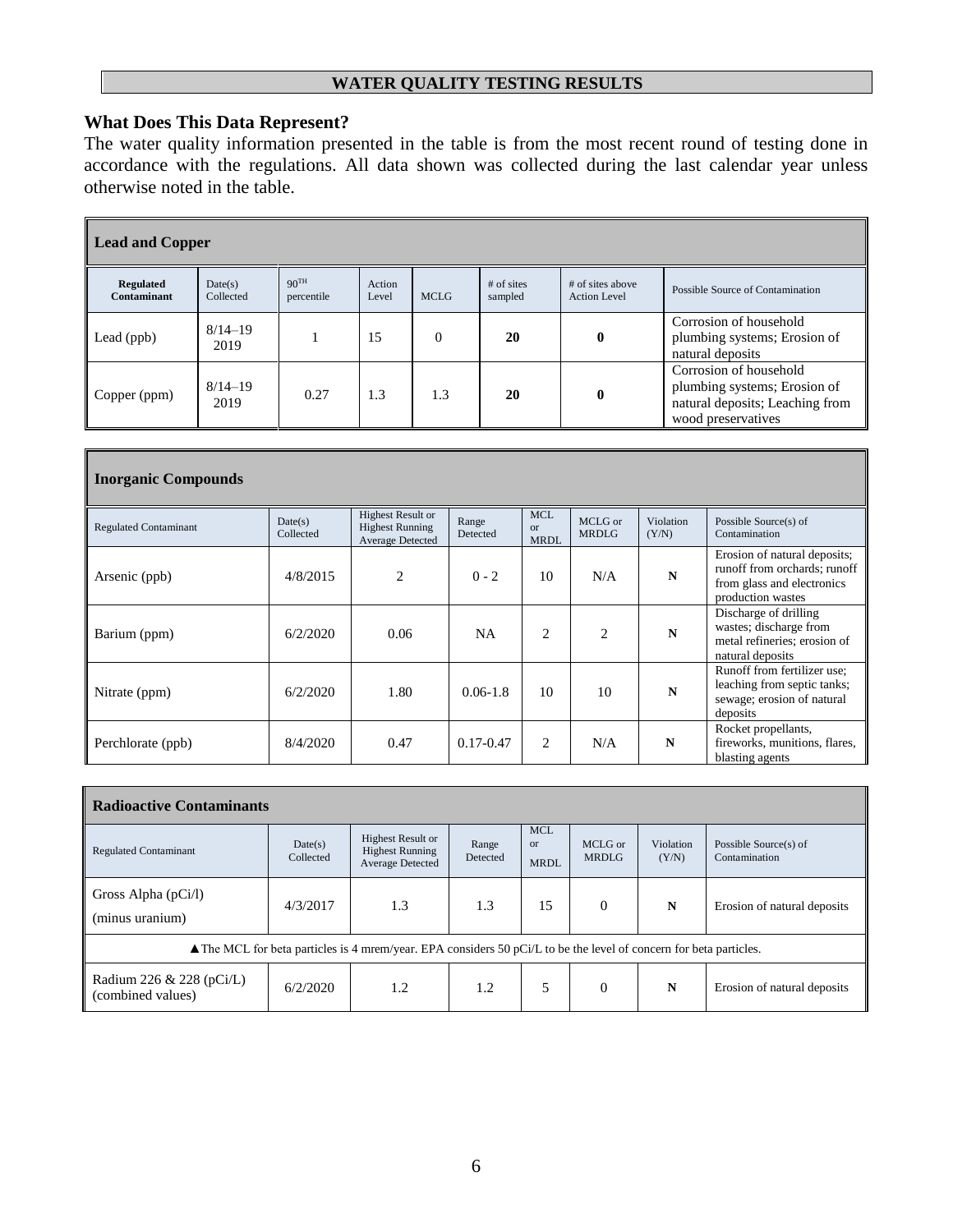| <b>Disinfectants and Disinfection By-Products</b> |                             |                                                                        |                   |            |                         |                    |                                             |  |
|---------------------------------------------------|-----------------------------|------------------------------------------------------------------------|-------------------|------------|-------------------------|--------------------|---------------------------------------------|--|
| <b>Regulated Contaminant</b>                      | Date(s)<br>Collected        | <b>Highest Result or</b><br><b>Highest Running</b><br>Average Detected | Range<br>Detected | <b>MCL</b> | MCLG or<br><b>MRDLG</b> | Violation<br>(Y/N) | Possible Source(s) of<br>Contamination      |  |
| <b>Total Trihalomethanes</b><br>$(TTHMs)$ (ppb)   | 8/4/2020                    | 46.6                                                                   | 46.6              | 80         | N/A                     | N                  | Byproduct of drinking water<br>chlorination |  |
| Haloacetic Acids (HAA5)<br>(ppb)                  | 8/4/2020                    | 2.31                                                                   | 2.31              | 60         | N/A                     | N                  | Byproduct of drinking water<br>disinfection |  |
| Chlorine (ppm)<br>(free, total or combined)       | Monthly in<br><b>2020</b> ) | 0.38                                                                   | $0-1.34$          | 4          | $\overline{4}$          | N                  | Water additive used to<br>control microbes  |  |

| <b>PFAS6</b>               |                      |                                                           |                                    |                     |               |                                                                                                                                                                                                                                                                                                                                                                   |                                                                                                                                                                                                                                                                                              |
|----------------------------|----------------------|-----------------------------------------------------------|------------------------------------|---------------------|---------------|-------------------------------------------------------------------------------------------------------------------------------------------------------------------------------------------------------------------------------------------------------------------------------------------------------------------------------------------------------------------|----------------------------------------------------------------------------------------------------------------------------------------------------------------------------------------------------------------------------------------------------------------------------------------------|
| Regulated<br>Contaminant   | Date(s)<br>Collected | Location                                                  | <b>Detect Result</b><br>(ppt)      | <b>MCL</b><br>(ppt) | Viola<br>tion | Violation $(Y/N)$<br>Possible Source(s) of Contamination                                                                                                                                                                                                                                                                                                          | <b>Health Effects</b>                                                                                                                                                                                                                                                                        |
| PFAS <sub>6</sub><br>(ppt) | 10/14/2020           | $RW-02G$<br>$RW-03G$<br>$RW-0.5G$<br>$RW-01G$<br>$RW-04G$ | 11.77<br>8.19<br>19.06<br>ND<br>ND | 20                  | N             | Discharges and emissions from<br>industrial and manufacturing<br>sources associated with the<br>production or use of these PFAS,<br>including production of moisture<br>and oil resistant coatings on<br>fabrics and other materials.<br>Additional sources include the<br>use and disposal of products<br>containing these PFAS, such as<br>fire-fighting foams. | Some people who drink water<br>containing these PFAS in excess of<br>the MCL may experience certain<br>adverse effects. These could include<br>effects on the liver, blood, immune<br>system, thyroid, and fetal<br>development. These PFAS may also<br>elevate the risk of certain cancers. |

#### **Unregulated and Secondary Contaminants**

 $\overline{\mathbb{I}}$ 

Unregulated contaminants are those for which there are no established drinking water standards. The purpose of unregulated contaminant monitoring is to assist regulatory agencies in determining their occurrence in drinking water and whether future regulation is warranted.

| <b>Unregulated Contaminants</b>                             | Date(s) Collected | Result or<br>Range<br>Detected | Average<br>Detected | <b>SMCL</b> | ORSG | Possible Source                                                                                                                                        |
|-------------------------------------------------------------|-------------------|--------------------------------|---------------------|-------------|------|--------------------------------------------------------------------------------------------------------------------------------------------------------|
| <b>Bromodichloromethane</b>                                 | 6/2/2020          | 6.47                           | 6.47                |             | N/A  | Trihalomethane; by-product of drinking<br>water chlorination                                                                                           |
| <b>Bromoform</b>                                            | 5/6/2019          | 0.74                           | N/A                 |             | N/A  | Trihalomethane; by-product of drinking<br>water chlorination                                                                                           |
| Chloroform (ppb)                                            | 6/2/2020          | $0.9 - 6.97$                   | 3.94                | N/A         | 70   | Trihalomethane; by-product of drinking<br>water chlorination                                                                                           |
| Chlorodibromomethane<br>(ppb)                               | 6/2/2020          | $0.55 - 2.7$                   | 1.63                |             |      | Trihalomethane; by-product of drinking<br>water chlorination                                                                                           |
| Nickel (ppb)                                                | 4/10/2018         | 0.003                          |                     | N/A         | 100  | Discharge from industrial processes                                                                                                                    |
| and a one-day and 10-day HA of 1000 ppb for acute exposure. |                   |                                |                     |             |      | * US EPA has established a lifetime health advisory (HA) value of 300 ppb for manganese to protect against concerns of potential neurological effects, |
| Sodium (ppm)                                                | 6/2/2020          | 17.8                           | 17.8                | N/A         | 20   | Discharge from the use and improper<br>storage of sodium-containing de-icing<br>compounds or in water-softening<br>agents                              |
| Sulfate (ppm)                                               | 4/3/2018          | $17.1 -$<br>19.6               | 18.6                | 250         | N/A  | Natural sources                                                                                                                                        |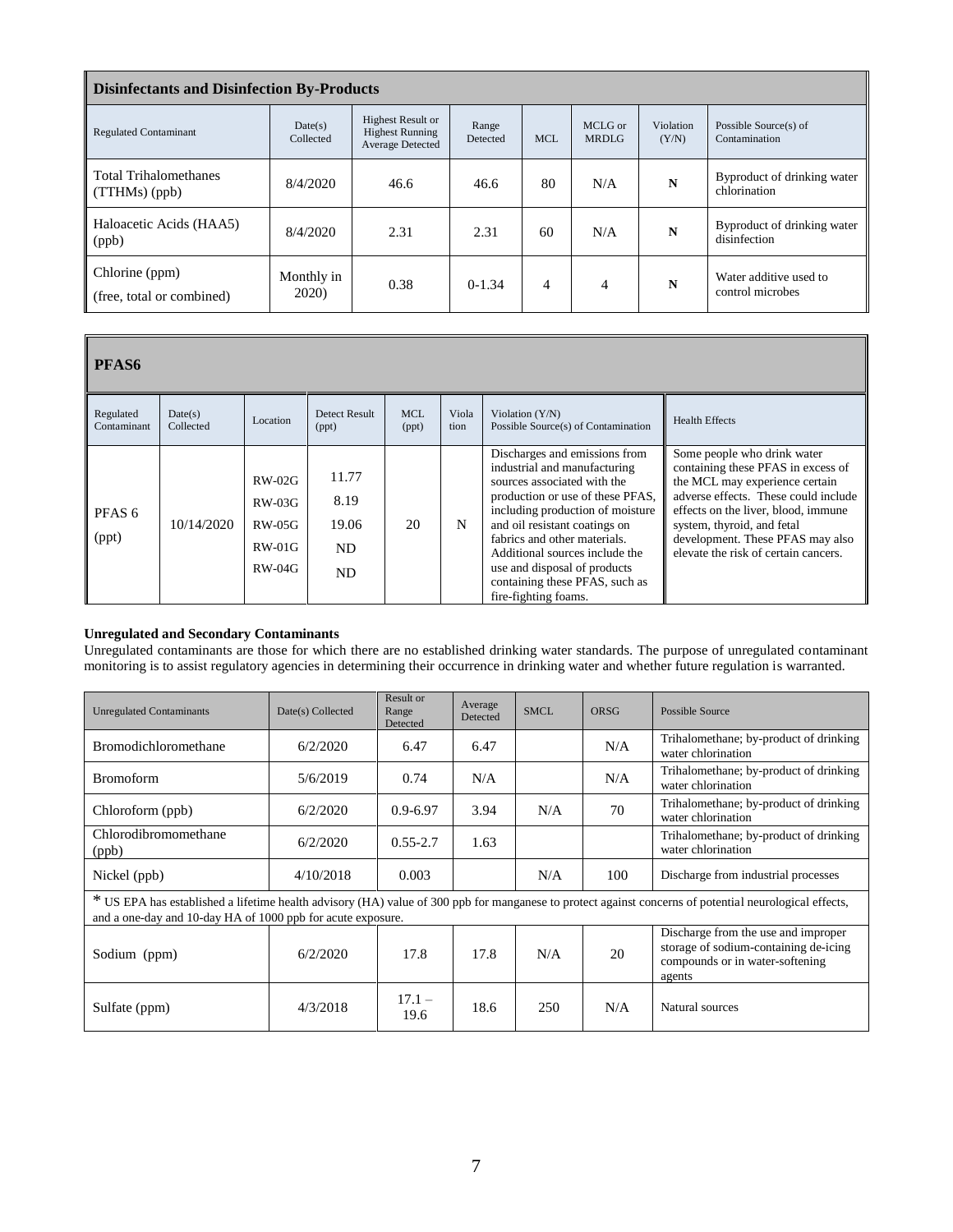| <b>Secondary Contaminants</b>                                                                                                                                               | Date(s) Collected | Result or<br>Range<br>Detected | Average<br>Detected | <b>SMCL</b> | ORSG                            | Possible Source                                               |  |
|-----------------------------------------------------------------------------------------------------------------------------------------------------------------------------|-------------------|--------------------------------|---------------------|-------------|---------------------------------|---------------------------------------------------------------|--|
| Copper (ppm)                                                                                                                                                                | 8/14-21 2019      | $0.022 -$<br>0.365             | 0.16                |             | N/A                             | Naturally occurring organic material                          |  |
| $\Gamma$ (ppm)                                                                                                                                                              | Monthly           | $0-0.139$                      | 0.0695              | 0.3         | N/A                             | Naturally occurring, corrosion of cast<br>iron pipes          |  |
| Manganese* (ppm)                                                                                                                                                            | Monthly           | $0 - 0.152$                    | 0.036               | 0.050       | Health<br>Advisory<br>of $0.30$ | Natural sources as well as discharges<br>from industrial uses |  |
| * EPA has established a lifetime Health Advisory (HA) for manganese of 0.3 mg/L and an acute HA at 1.0 mg/L<br>(Add health language listed below if detect is over 300 ppb) |                   |                                |                     |             |                                 |                                                               |  |
|                                                                                                                                                                             |                   |                                |                     |             |                                 |                                                               |  |

*Manganese is a naturally occurring mineral found in rocks, soil, groundwater, and surface water. Manganese is necessary for proper nutrition and is part of a healthy diet, but can have undesirable effects on certain sensitive populations at elevated concentrations. The United States Environmental Protection Agency (EPA) and MassDEP have set an aesthetics-based Secondary Maximum Contaminant Level (SMCL) for manganese of 50 ug/L (microgram per liter), or 50 parts per billion. In addition, MassDEP's Office of Research and Standards (ORS) has set a drinking water guideline for manganese (ORSG), which closely follows the EPA public health advisory for manganese. Drinking water may naturally have manganese and, when concentrations are greater than 50 ug/L, the water maybe discolored and taste bad. Over a lifetime, the EPA recommends that people limit their consumption of water with levels over 1000 ug/L, primarily due to concerns about the possible neurological effects. Children up to one year of age should not be given water with manganese concentrations over 300 ug/L, nor should formula for infants be made with that water for longer than 10 days. The ORSG differs from the EPA's health advisory because it expands the age group to which a lower manganese concentration applies from children less than six months of age to children up to one year of age to address concerns about children's susceptibility to manganese toxicity. See EPA Drinking Water Health Advisory for manganese at[: https://www.epa.gov/sites/production/files/2014-](https://www.epa.gov/sites/production/files/2014-09/documents/support_cc1_magnese_dwreport_0.pdf) [09/documents/support\\_cc1\\_magnese\\_dwreport\\_0.pdf](https://www.epa.gov/sites/production/files/2014-09/documents/support_cc1_magnese_dwreport_0.pdf) and MassDEP Office of Research and Standards (ORSG) for manganese <http://www.mass.gov/eea/agencies/massdep/water/drinking/lead-and-other-contaminants-in-drinking-water.html#11>*

## **COMPLIANCE DRINKING WATER REGULATIONS**

## **Does My Drinking Water Meet Current Health Standards?**

The Pepperell Water Division is committed to providing you with the best water quality available. We are proud to report that last year your drinking water met all applicable health standards regulated by the state and federal government.

### **Health Effects Statements**

Manganese is a naturally occurring mineral found in rocks, soil, groundwater, and surface water. Manganese is necessary for proper nutrition and is part of a healthy diet, but can have undesirable effects on certain sensitive populations at elevated concentrations. The United States Environmental Protection Agency (EPA) and MassDEP have set an aesthetics-based Secondary Maximum Contaminant Level (SMCL) for manganese of 50 ug/L (microgram per liter), or 50 parts per billion. In addition, MassDEP's Office of Research and Standards (ORS) has set a drinking water guideline for manganese (ORSG), which closely follows the EPA public health advisory for manganese.

**Drinking water may naturally have manganese and, when concentrations are greater than 50 ug/L, the water maybe discolored and taste bad. Over a lifetime, the EPA recommends that people limit their consumption of water with levels over 1000 ug/L, primarily due to concerns about the possible neurological effects. Children up to one year of age should not be given water with manganese concentrations over 300 ug/L, nor should formula for infants be made with that water for longer than 10 days.** 

The ORSG differs from the EPA's health advisory because it expands the age group to which a lower manganese concentration applies from children less than six months of age to children up to one year of age to address concerns about children's susceptibility to manganese toxicity.

See EPA Drinking Water Health Advisory for manganese at:

[https://www.epa.gov/sites/production/files/2014-09/documents/support\\_cc1\\_magnese\\_dwreport\\_0.pdf](https://www.epa.gov/sites/production/files/2014-09/documents/support_cc1_magnese_dwreport_0.pdf)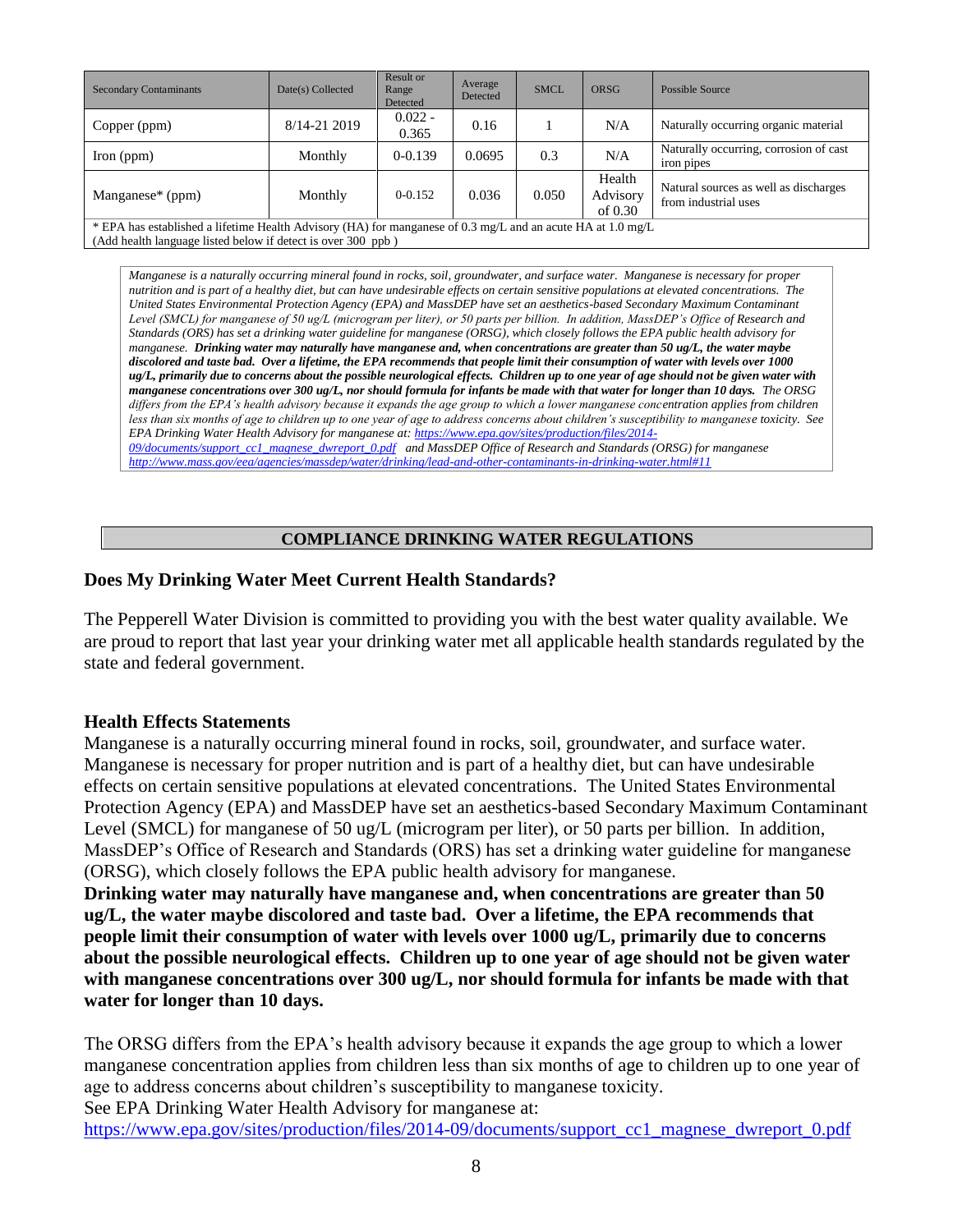and MassDEP Office of Research and Standards (ORSG) for manganese [http://www.mass.gov/eea/agencies/massdep/water/drinking/lead-and-other-contaminants-in-drinking](http://www.mass.gov/eea/agencies/massdep/water/drinking/lead-and-other-contaminants-in-drinking-water.html#11)[water.html#11](http://www.mass.gov/eea/agencies/massdep/water/drinking/lead-and-other-contaminants-in-drinking-water.html#11)

In an effort to remove the manganese from the source water, the town is proceeding with constructing a new filtration system at the Bemis Well site. Construction commenced in the fall of 2019 with final completion in 2021.

## **Drinking Water Violations**

The Pepperell water system had no water violations for the 2020 reporting year.

## **System Exempt from Meeting Certain Requirements**

On July 24, 2015 MassDEP reduced the monitoring requirements for Total Trihalomethanes (TTHMs) and Haloacetic Acids HAA5 because the source is not at risk of contamination. The last sample collected for these contaminants was taken on August 4, 2020 and was found to meet all applicable US EPA and MassDEP standards.

# **EDUCATIONAL INFORMATION**

### **Do I Need To Be Concerned about Certain Contaminants Detected in My Water?**

**Manganese**- is a naturally occurring mineral found in rocks, soil and groundwater, and surface water. Manganese is necessary for proper nutrition and is part of a healthy diet, but can have undesirable effects on certain sensitive populations at elevated concentrations. The United States Environmental Protection Agency (EPA) and MassDEP have set an aesthetics-based Secondary Maximum Contaminant Level (SMCL) for manganese of 50 ug/L (micrograms per liter), or 50 parts per billion, and health advisory levels. In addition, EPA and MassDEP have also established public health advisory levels. **Drinking water may naturally have manganese and, when concentrations are greater than 50 µg/L, the water may be discolored and taste bad. Over a lifetime, EPA recommends that people drink water with manganese levels less than 300 µg/L and over the short term, EPA recommends that people limit their consumption of water with levels over 1000 ug/L, primarily due to concerns about possible neurological effects. Children up to 1 year of age should not be given water with manganese concentrations over 300 ug/L, nor should formula for infants be made with that water for longer than 10 days.** See:

[http://www.epa.gov/safewater/ccl/pdfs/reg\\_determine1/support\\_cc1\\_magnese\\_dwreport.pdf.](http://www.epa.gov/safewater/ccl/pdfs/reg_determine1/support_cc1_magnese_dwreport.pdf)

**Sodium-** Sensitive individuals, such as those experiencing hypertension, kidney failure, or congestive heart failure, should be aware of the sodium levels where exposures are being carefully controlled.

**Perchlorate-** Perchlorate may cause adverse effects on the thyroid gland. Sensitive individuals, such as women who are pregnant or nursing, infants, children under 12, or those with hypothyroidism should be aware of perchlorate levels in water and food sources that could contain perchlorate. If you have concerns about exposure to perchlorate please consult your physician.

**Lead-** If present, elevated levels of lead can cause serious health problems, especially for pregnant women and young children. Lead in drinking water is primarily from materials and components associated with service lines and home plumbing. The GWD is responsible for providing high quality drinking water, but cannot control the variety of materials used in plumbing components. Infants and children who drink water containing lead in excess of the action level could experience delays in their physical or mental development. Children could show slight deficits in attention span and learning abilities. Adults who drink this water over many years could develop kidney problems or high blood pressure. When your water has been sitting for several hours, you can minimize the potential for lead exposure by flushing your tap for 30 seconds to 2 minutes before using water for drinking or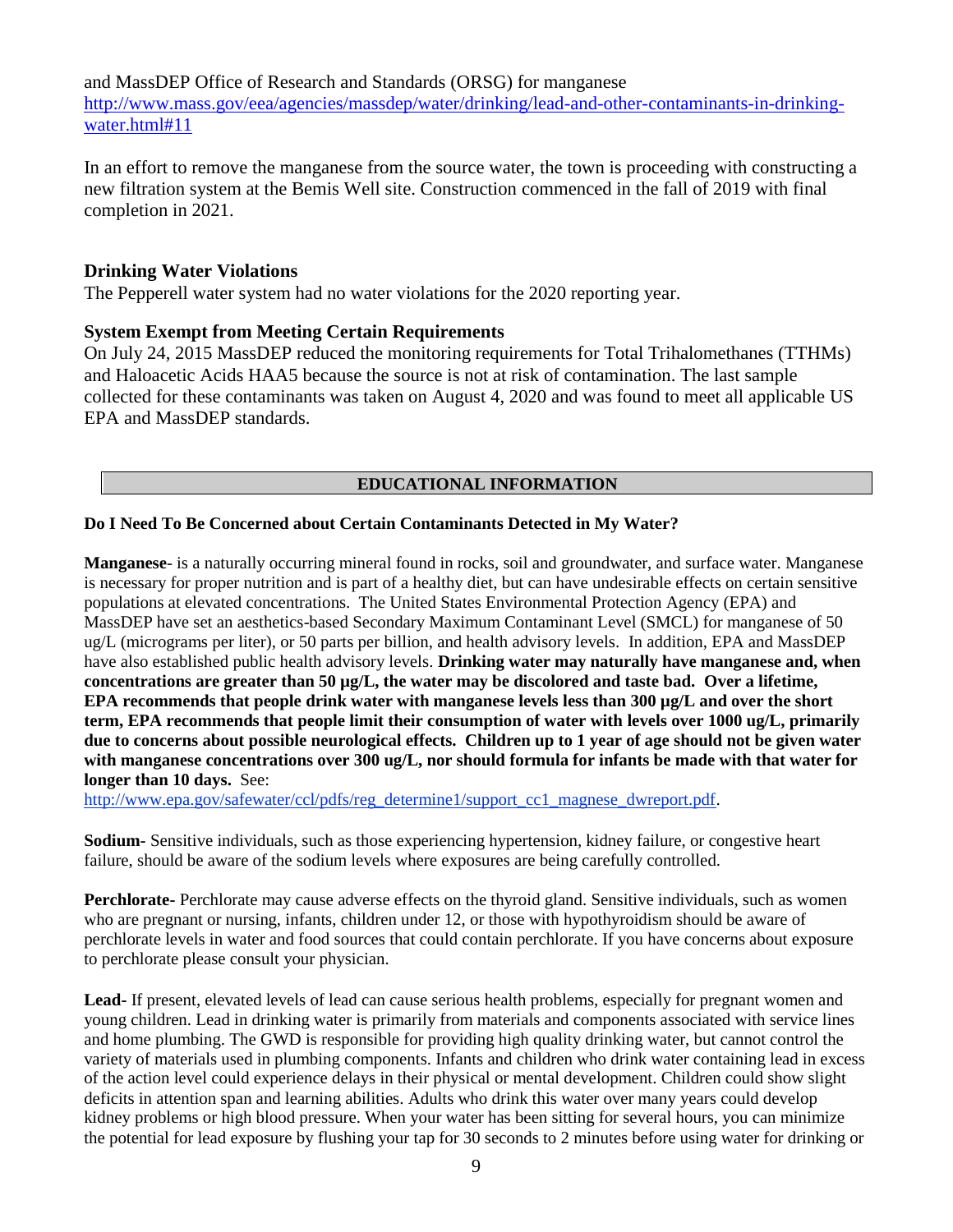cooking. If you are concerned about lead in your water, you may wish to have your water tested. Information on lead in drinking water, testing methods, and steps you can take to minimize exposure is available from the Safe Drinking Water Hotline (800-426-4791) or at http://www.epa.gov/safewater/lead.

**Copper-** Copper is an essential nutrient, but some people who drink water containing copper in excess of the action level over a relatively short amount of time could experience gastrointestinal distress. People with Wilson's Disease should consult their personal doctor. Flush your tap for 30 seconds to 2 minutes before using tap water. Additional information is available from the Safe Drinking Water Hotline at 800-426-4791.

## **Cross-Connection Control and Backflow Prevention**

The Pepperell Water Division makes every effort to ensure that the water delivered to your home and business is clean, safe and free of contamination. Our staff works very hard to protect the quality of the water delivered to our customers from the time the water is extracted via deep wells from underground aquifers or withdrawal point from a surface water source, throughout the entire treatment and distribution system. But what happens when the water reaches your home or business? Is there still a need to protect the water quality from contamination caused by a cross-connection? If so, how?

## **What is a cross-connection?**

A cross-connection occurs whenever the drinking water supply is or could be in contact with potential sources of pollution or contamination. Cross-connections exist in piping arrangements or equipment that allows the drinking water to come in contact with non-potable liquids, solids, or gases (hazardous to humans) in event of a backflow.

### **What is a backflow?**

Backflow is the undesired reverse of the water flow in the drinking water distribution lines. This backward flow of water can occur when the pressure created by equipment or a system such as a boiler or air-conditioning is higher than the water pressure inside the water distribution line (back pressure), or when the pressure in the distribution line drops due to routine occurrences such as water main breaks or heavy water demand causing the water to flow backward inside the water distribution system (back siphonage). Backflow is a problem that many water consumers are unaware of, a problem that each and every water customer has a responsibility to help prevent.



# **What can I do to help prevent a cross-connection?**

Without the proper protection something as simple as a garden hose has the potential to contaminate or pollute the drinking water lines in your house. In fact over half of the country's cross-connection incidents involve unprotected garden hoses. There are very simple steps that you as a drinking water user can take to prevent such hazards, they are: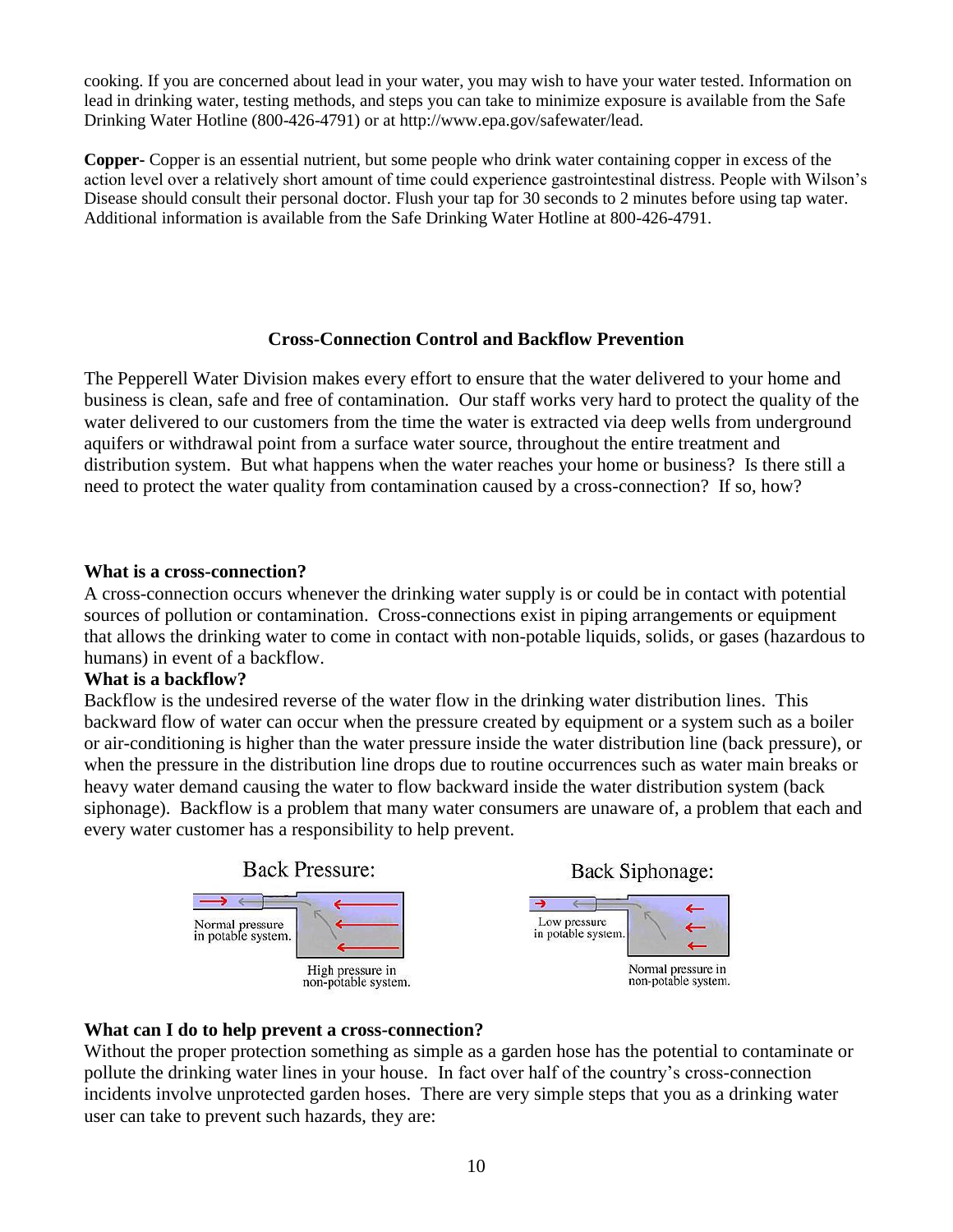- NEVER submerge a hose in soapy water buckets, pet watering containers, pool, tubs, sinks, drains, or chemicals.
- NEVER attached a hose to a garden sprayer without the proper backflow preventer.
- Buy and install a hose bibb vacuum breaker in any threaded water fixture. The installation can be as easy as attaching a garden hose to a spigot. This inexpensive device is available at most hardware stores and home-improvement centers.
- Identify and be aware of potential cross-connections to your water line.
- Buy appliances and equipment with backflow preventers.
- Buy and install backflow prevention devices or assemblies for all high and moderate hazard connections.

If you are the owner or manager of a property that is being used as a commercial, industrial, or institutional facility you must have your property's plumbing system surveyed for cross-connection by your water purveyor. If your property has NOT been surveyed for cross-connection, contact your water department to schedule a cross-connection survey.

# **What is a Cross Connection and what can I do about it?**



# Polluted Source

Clean Drinking Water

 $\mu$  is a connection between a drinking water pipe and a polluted source. The pollution can come from your own  $\frac{1}{\sqrt{1-\frac{1}{\sqrt{1-\frac{1}{\sqrt{1-\frac{1}{\sqrt{1-\frac{1}{\sqrt{1-\frac{1}{\sqrt{1-\frac{1}{\sqrt{1-\frac{1}{\sqrt{1-\frac{1}{\sqrt{1-\frac{1}{\sqrt{1-\frac{1}{\sqrt{1-\frac{1}{\sqrt{1-\frac{1}{\sqrt{1-\frac{1}{\sqrt{1-\frac{1}{\sqrt{1-\frac{1}{\sqrt{1-\frac{1}{\sqrt{1-\frac{1}{\sqrt{1-\frac{1}{\sqrt{1-\frac{1}{\sqrt{1-\frac{1}{\sqrt{1-\frac{1}{\sqrt{$ up your hose to the spraye  $\|$   $\|$   $\|$   $\|$   $\|$  if the water pressure drops at the same time you turn on the hose, the fertilizer may be such that the drinking water pipes through the hose. This problem can be prevented  $\mathbb{C}$   $\mathbb{C}$   $\mathbb{C}$  is a bur hose called a backflow-prevention device.

The Pepperell Water Division recommends the installation of backflow prevention devices, such as a low cost hose bib vacuum breaker, for all inside and outside hose connections. You can purchase this at a hardware store or plumbing supply store. This is a great way for you to help protect the water in your home as well as the drinking water system in your town! For additional information on cross connections and on the status of your water systems cross connection program, please contact Pepperell Water Department at 978-433-0359.

# **ADDITIONAL INFORMATION**

# **Corrosion Control Through pH Adjustment**

Many drinking water sources in New England are naturally corrosive (i.e. they have a pH of less than 7.0). So, the water they supply has a tendency to corrode and dissolve the metal piping it flows through. This not only damages pipes but can also add harmful metals, such as lead and copper, to the water. For this reason it is beneficial to add chemicals that make the water neutral or slightly alkaline. This is done by adding any one, or a combination of several, approved chemicals. The Pepperell Water Division adds potassium hydroxide and polyphosphate to its water. This adjusts the water to a non-corrosive pH. Testing throughout the water system has shown that this treatment has been effective at reducing lead and copper concentrations.